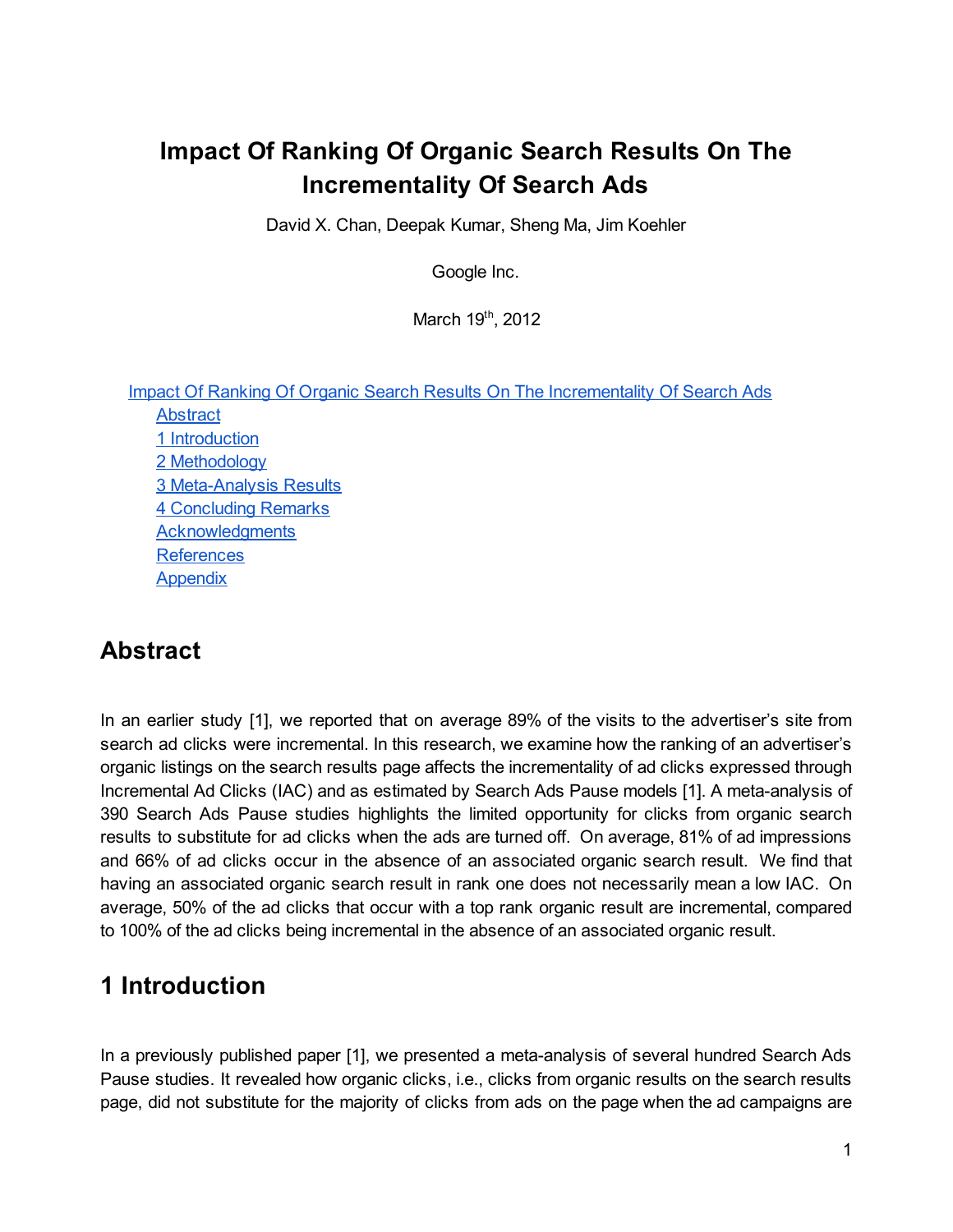turned off. We reported that on average, 89% of the ads clicks were incremental. 89% of the visits to the advertiser's site from ad clicks would not have occurred without the ad campaigns. We expressed the incremental ad clicks as a percentage of the change in ad clicks and labeled this metric as Incremental Ad Clicks (IAC). While IAC estimates were generally high across countries and industry verticals, there was some variation in the IAC estimates across the individual advertisers. In that paper, we identified the ranking of the organic search result as a potential source of variation in IAC, and focus on the relationship between the ranking of the organic result and IAC here.

Some advertisers are skeptical of advertising on keywords for which they rank high in the organic search results because they believe that the majority of the ad clicks from such search ad campaigns mostly occur at the expense of clicks from organic search results. In effect, they believe that the incremental traffic from high ranking keywords--typically branded terms--is low or zero.

While the search ads and the organic search results are generated by two completely independent systems, they appear next to each other on the same search result page. Hence it is expected that the presence (or absence) of organic listings will impact the number of clicks on the ad listings. In this paper, we examine the extent of the relationship between incrementality of the ad clicks and the ranking of organic results. The emphasis is on general trends in the relationship between organic rank and IAC and not on estimating a precise model that predicts IAC as a function of various factors (e.g., position of paid results, distribution of queries across industry categories).

### **2 Methodology**

In this section, we lay out the approach used to study the impact of organic rank on IAC. First, we describe a typical search results page, and then describe the data used for the analysis. We examine how often a search ad is accompanied by an associated organic search result, and the impact of having an organic search result in the top rank on the incrementality of search ads, as estimated by IAC. We assume an organic search result is associated with a search ad if the domain of the website displayed in the ad and the domain of the website from the organic result match.

Below is an illustration of a search results page. On the left of the page are options to refine the search further (e.g., by location, time horizon, results type: image, maps, etc.). Ads can be shown at the top and right hand side of the page. The center of the page consists of organic search results which must include headlines at the top of the result, the URL for the listing, and a snippet describing the web page. Organic results are ranked from 1 to n=50 in the data considered in this paper. Although the rank of an organic result can be high, the average organic results rank associated with ad impressions is 5.1. Ad results range from position 1 to position 11, with ads in higher positions **1 to 3 displayed at the top** and ads in lower positions **4 to 11 displayed on the right hand side**.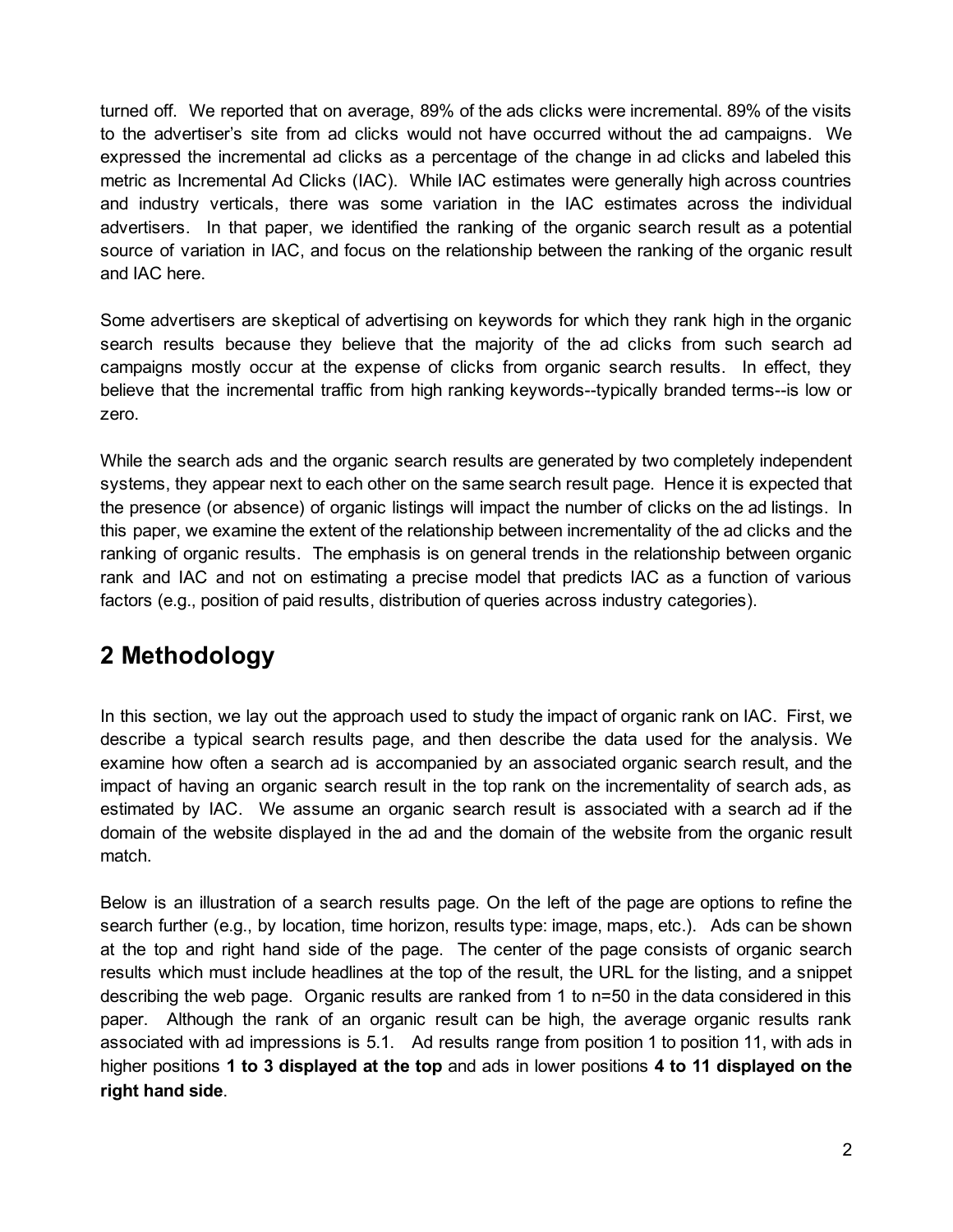The query in the illustration is "buy shoes online", and the second organic search result is for Zappos™. Zappos™ also has a search ad in the second ad position. The organic result for Zappos<sup>™</sup> is considered as an *associated result* (i.e., with the search ad for Zappos<sup>™</sup>) since the organic result also points to the Zappos<sup>™</sup> website.

| Google                                      | buy shoes online                                                                                                                                           | $\alpha$                                                                         |
|---------------------------------------------|------------------------------------------------------------------------------------------------------------------------------------------------------------|----------------------------------------------------------------------------------|
| Search                                      | About 325,000,000 results (0.25 seconds)                                                                                                                   |                                                                                  |
| Everything                                  | Ads - Why these ads?                                                                                                                                       | Ads - Why these ads?                                                             |
| Images                                      | Shoebuy - Official Site - Free Shipping & Free Returns.                                                                                                    | Discount Shoes Online                                                            |
|                                             | www.shoebuy.com/shoes - ***** 11,070 seller reviews<br>Huge Selection & No Sales Tax.                                                                      | www.6pm.com/Shoes                                                                |
| Maps                                        | → Women's Shoes - Men's Shoes - Kids Shoes - Boots                                                                                                         | 6pm.com is rated $\star\star\star\star\star$<br>Save Up To 75% Off All Footwear. |
| Videos                                      |                                                                                                                                                            | Free Shipping. Order Now & Save!                                                 |
| <b>News</b>                                 | Shoe Store at Zappos   Zappos.com<br>www.zappos.com/Shoes - ★★★★★ 23,395 seller reviews                                                                    | Women's Shoes at Macy's®                                                         |
| Shopping                                    | Free Shipping Both Ways & 365 Day Returns at Zappos Online Shoe Store                                                                                      | www.macys.com/WomensShoes                                                        |
|                                             | → Women's Shoes - Men's Shoes - Girl's Shoes - Boy's Shoes                                                                                                 | macys.com is rated $\star\star\star\star$<br>Shop Women's Shoes at Macy's.       |
| More                                        | OnlineShoes.com® Sale                                                                                                                                      | Easy Online or In-store Returns!                                                 |
|                                             | www.onlineshoes.com                                                                                                                                        |                                                                                  |
| <b>Mountain View, CA</b><br>Change location | onlineshoes com is rated $\star\star\star\star\star$ 2,618 reviews                                                                                         | <b>Buy shoes online Sale</b><br>en.vancl.com                                     |
|                                             | Free Shipping & Exchanges Everyday. 20% Off Reg. Price Orders of \$80+!                                                                                    | Stylish Buy shoes online from \$9.9                                              |
| Any time                                    | <b>Shoes:</b> Women's, Men's, & Kids' <b>Online Shoe</b> Store - Free Shipping                                                                             | New Season Clothing. Free Shipping.                                              |
| Past hour                                   | www.shoebacca.com/                                                                                                                                         | <b>Buy Boots Online</b>                                                          |
| Past 24 hours                               | ASICS Shoes. Keen Shoes DVS Boots Onitsuka by ASICS Converse Shoes. Select<br>Your Shoes. Make one or more selections and then click SHOP!                 | www.shoedazzle.com                                                               |
| Past 2 days<br>Past week                    |                                                                                                                                                            | Free Shipping, Free Exchanges, and<br>Every Single Item is Only \$39.95!         |
| Past month                                  | <b>Shoes</b> , Clothing, and More   Zappos.com                                                                                                             |                                                                                  |
| Past year<br>Custom range                   | www.zappos.com/<br>Feb 3, 2012 – Free shipping BOTH ways on <b>shoes</b> , clothing, and more!  I was <b>buying</b>                                        | <b>Shoes at NORDSTROM</b><br>www.nordstrom.com                                   |
|                                             | these for travel to New York, London and Barcelona and they were  in 1999 with the                                                                         | shop.nordstrom.com is rated ★★★★★                                                |
| More search tools                           | goal of becoming the premiere destination for online shoes.<br>→ Women's Shoes - Men's Shoes - Women's Boots - Kids                                        | Shop shoes for women, men, & kids.<br>Free! Shipping & Returns. Every Day        |
|                                             |                                                                                                                                                            |                                                                                  |
|                                             | <b>Shoes</b> - Shoebuy.com - Free Shipping & Return Shipping                                                                                               | <b>Buy shoes online</b>                                                          |
|                                             | www.shoebuy.com/<br>Shop for the latest styles of womens shoes, mens shoes, kids shoes, sandals, boots,                                                    | www.drjays.com/Shoes<br>drjays.com is rated ★★★★★                                |
|                                             | clogs and slippers. Free shipping & returns, no tax.                                                                                                       | Browse Shoes of All Styles                                                       |
|                                             |                                                                                                                                                            | At the Legendary DrJays. Shop Now.                                               |
|                                             | Designer Shoes at DSW: Shop Thousands of Women's Shoes<br>www.dsw.com/                                                                                     | <b>Buy Shoes Online</b>                                                          |
|                                             | Designer Shoes at Great Prices. Shop DSW Shoes Online with Free Shipping for                                                                               | www.jcpenney.com/Shoes<br>jcpenney.com is rated ★★★★★                            |
|                                             | <b>DSW Rewards members.</b>                                                                                                                                | Step into the Season! Shop                                                       |
|                                             | <b>Sneakers</b> , Casual Shoes, Athletic Shoes Online   Eastbay.com                                                                                        | A Variety of Shoes for Everyone.                                                 |
|                                             | www.eastbay.com/                                                                                                                                           | <b>Buy Shoes Online</b>                                                          |
|                                             | Shop the largest selection of Sneakers, Athletic Shoes, Casual Shoes. The most<br>Brands, Colors & Sizes. Free shipping with our Gold Club program.        | www.maurices.com                                                                 |
|                                             |                                                                                                                                                            | New Winter Styles are Here!<br>\$5.95 Flat Shipping On All Orders                |
|                                             | <b>Shoes: Women's &amp; Men's Shoes at Online Shoes.com FREE</b>                                                                                           |                                                                                  |
|                                             | www.onlineshoes.com/                                                                                                                                       | See your ad here »                                                               |
|                                             | Over 200+ of your favorite brands; Shoes, sandals, boots, clogs, clothing & more.<br>Casual shoes  Shop women's shoes, men's shoes and kids' shoes online. |                                                                                  |

A typical search results page has rich information (e.g., all organic search results on the page, all ads displayed on the page, the number of ads and organic results, the ranks of organic search results, and the position of the ads). However, only a subset of that information is relevant to our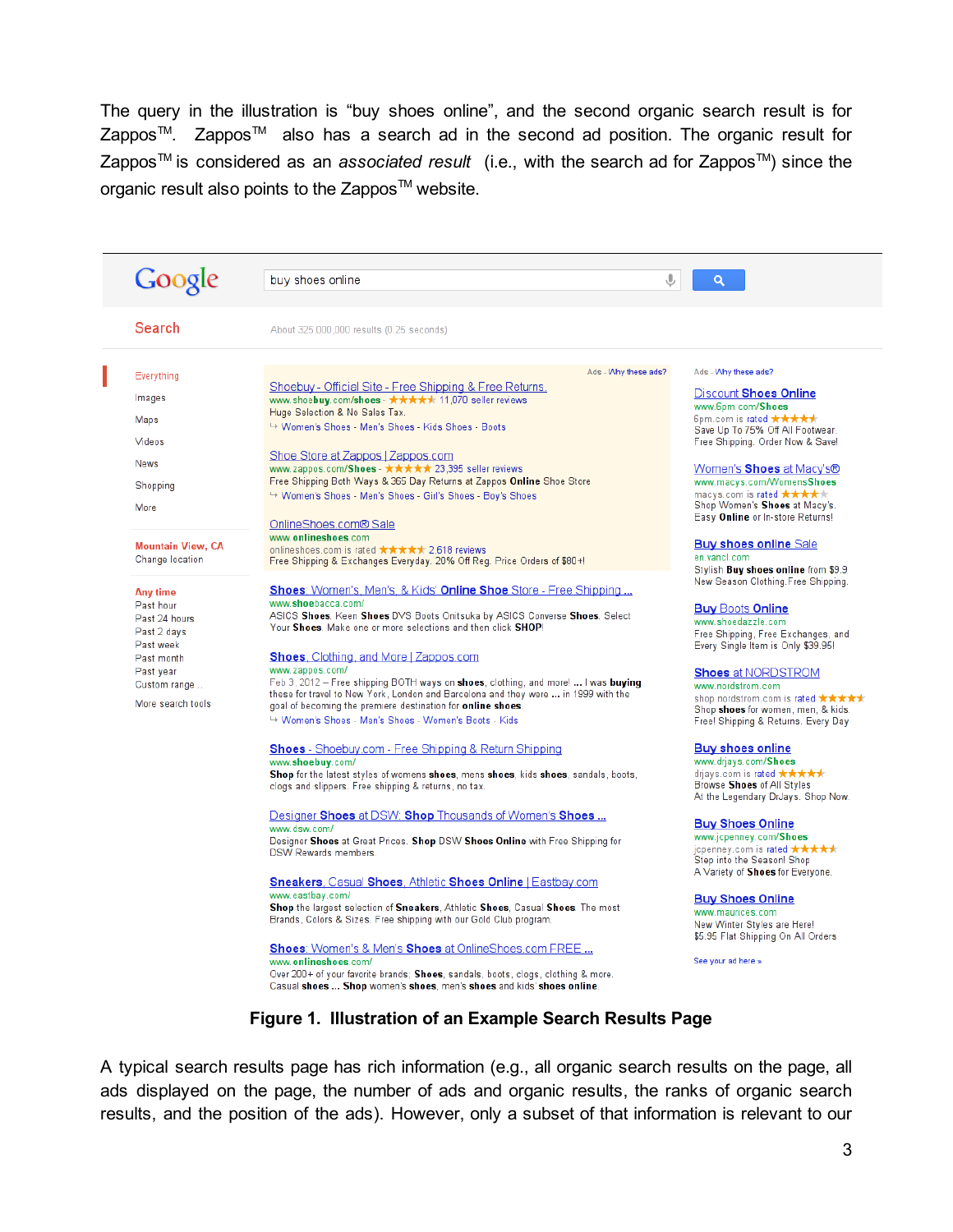analysis. This includes information on the presence/absence of an associated organic search result, and its rank for all ad impressions served across advertisers in the period prior to the pause in search ads. More details of the data extraction follow:

- 1. A single search query can generate multiple pages of search results. As the vast majority of browsing and clicking only occurs on the first page of results, for simplicity, we restrict the information collected to the first results page.
- 2. An organic result is considered *associated* with an ad impression if the website-domain displayed in the organic result matches with the domain of the website displayed in the search ad. For matching, we treat the domain as the case-insensitive string immediately after "http://", if any and before the first backslash, if any.
- 3. When there are multiple associated organic results for the same ad impression, only the organic result with the highest rank is considered. The rank 0 for an organic result is used to denote that there was no associated organic result in the first page of search results.
- 4. For each Search Ads Pause study, we extracted counts of ad impressions and clicks and counts of associated search results impressions by rank for a three week period prior to the ads pause. A three week pre-period was used since it corresponds to the minimum length of the pre-period allowed in the Search Ads Pause studies and thus likely to represent a relatively stable period (with respect to search ad spend, clicks, etc.) of the account.
- 5. Data extraction was a substantial computational exercise due to the volume of data that needed to be mined, and required almost three weeks of processing time on thousands of machines.

After extracting the relevant ad and organic search results metric, we examine the distribution of the rank of organic search results and their relationship with IAC. In the results section, we present the variation in IAC in the presence and ranking of organic search results for a several hundred Search Ads Pause studies from 2011.

### **3** Meta-Analysis Results

We examine six months of Search Ads Pause studies. This includes only the studies corresponding to advertisers who had dropped their search ad-spend by 95% or more; these amounted to 390 studies between April, 2011 and October, 2011. The study-counts across countries and over the calendar months are summarized in Table 1.

| Month   | Germany | France | United Kingdom | <b>United States</b> |
|---------|---------|--------|----------------|----------------------|
| 04/2011 |         |        |                | 19                   |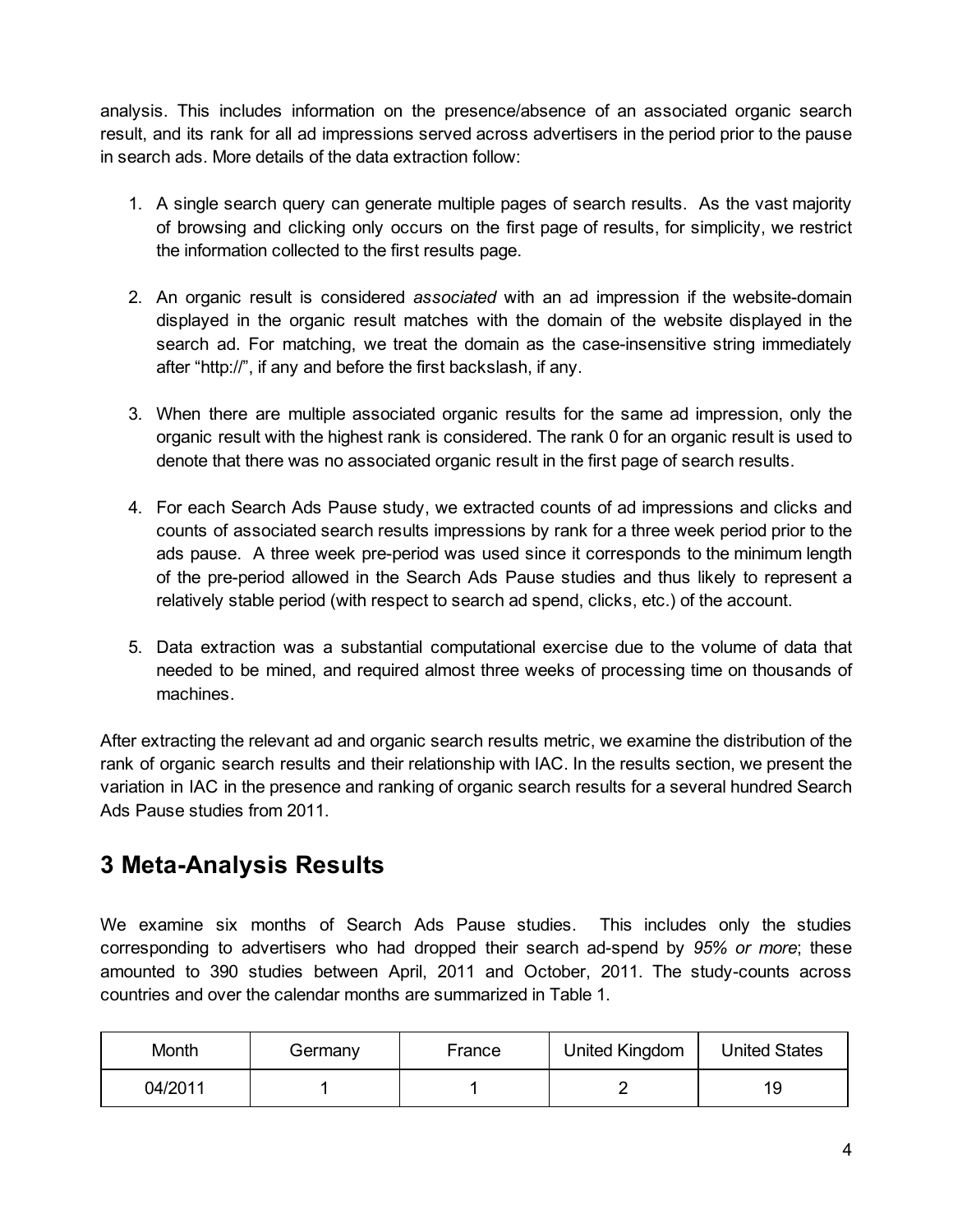| 05/2011 | 9  |    |    | 35  |
|---------|----|----|----|-----|
| 06/2011 | 13 | 6  | 5  | 55  |
| 07/2011 | 21 | 13 | 5  | 60  |
| 08/2011 | 6  | 10 | 6  | 35  |
| 09/2011 | 2  |    | 6  | 37  |
| 10/2011 | 8  | າ  | 0  | 25  |
| Total   | 60 | 39 | 25 | 266 |

**Table 1: Search Ad Pause Studies Across Countries and Months**

Across the 390 studies, we examine how ad impressions are distributed across the rank of the organic search results, including the cases when the ad impression did not have an associated organic result. The following notation is introduced to help with readability. Let γ*<sup>r</sup>* be the percentage of ad impressions with an organic result in rank r where  $r \in \{0, 1, 2.4, 5.0\}$ .  $r = 0$ means there is no corresponding organic result while  $r = 2.4$  means a corresponding organic result

in ranks 2 to 4. Therefore, for a given advertiser, we have,  $\sum\limits_r \gamma_r = 100\%$ .

We now examine, in cases when an ad is shown, how often an associated organic search result appears in the various ranks 1, 2-4 and 5-n and how often an associated organic result does not appear (i.e., r = 0). The relationship between the percentage of ad impressions, and organic results in various ranks is illustrated in Figure 2 below.

On average, a *search ad shows up with no associated organic result 81% of the time* (i.e., γ<sup>0</sup> = 81%). A search ad shows up with organic result in the top rank 9% of the time (i.e.,  $\bar{y}_1$  = 9%), with an organic result in ranks 2-4, 5% of the time (i.e.,  $\bar{y}_{2,4}$  = 5%), and in lower ranks, i.e., ranks 5-n about 4% of the time (i.e.,  $\bar{\gamma}_{5,n}$  = 4%). *The main takeaway from Figure 2 is that on average, 81% of the time when a search ad is shown, there is no associated organic result suggesting that the opportunity for clicks from organic results to substitute for ad clicks when those ads are turned off is limited (i.e., 19% of the ad impressions)*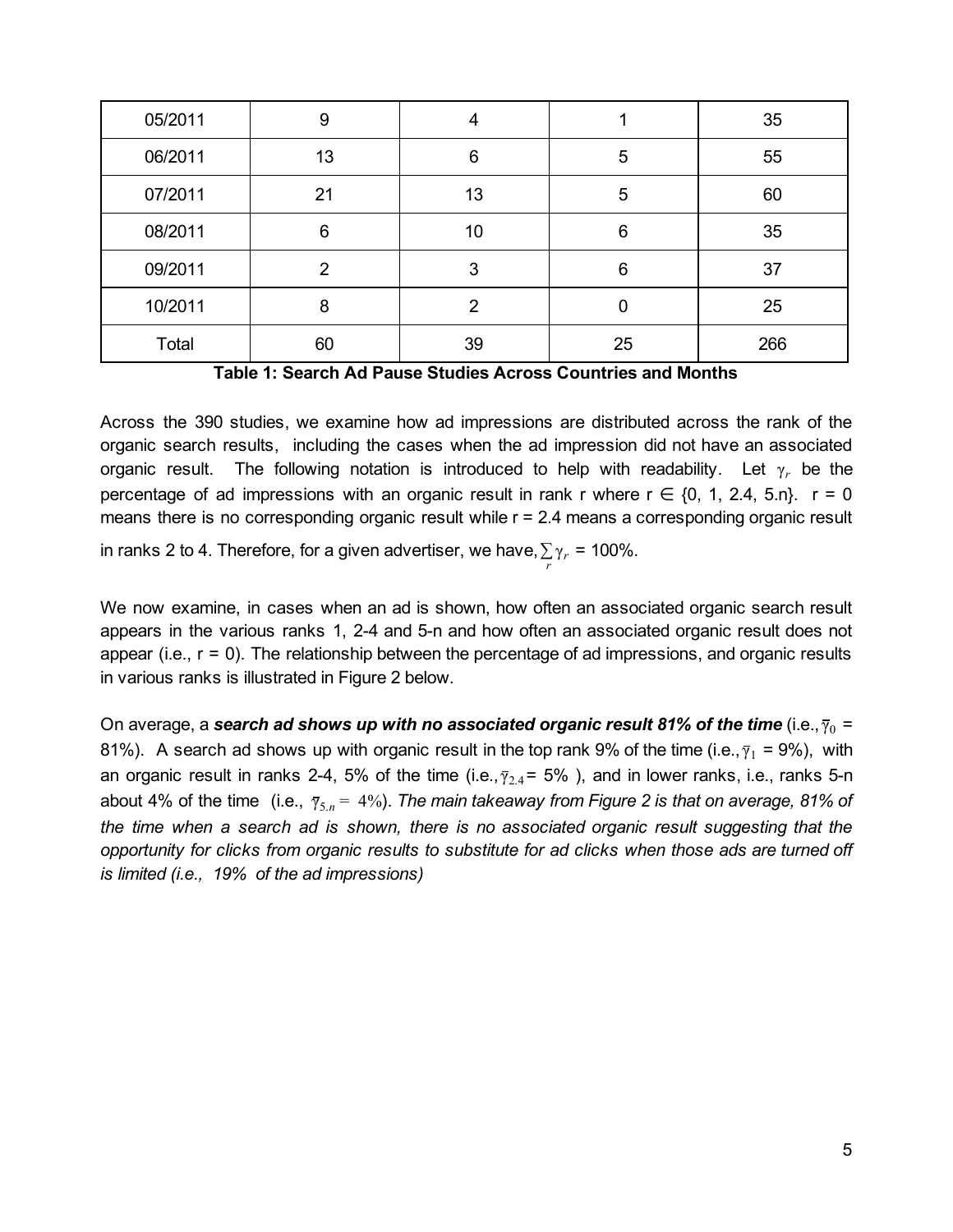

#### **Boxplot Of Percentage Of Ad Impressions By Organic Result Rank**

**Figure 2: Distribution of Ad Impressions Percentage Across Rank of Organic Result**

However, the fraction of ad clicks versus organic rank might be more relevant since we are ultimately interested in clicks from the ads, clicks from the organic results, and the extent of substitution between the two. The incrementality of the search ads, i.e., IAC, is expressed in terms of clicks. Observations based on clicks is also robust to variation in click-through rates of the ad impressions.

A plot of percentage of ad clicks by the organic results rank is presented in Figure 3. We denote the percentage of ad clicks with organic results in rank r as  $\alpha_r$ , where  $r \in \{0, 1, 2.4, 5.0\}$ . Figure 3 shows that *on average, 66% of ad clicks occurred without an associated organic result* (i.e.,  $\bar{a}_0$  = 66%). In comparing Figure 2 with Figure 3, we make the following observations.

- $\bullet$  First we observe that the click-through rates of ads that are accompanied by an associated organic result are higher (i.e., higher than the click-through rates of ads that have no associated organic result).
- Second, we note that ratio  $\alpha_1/\gamma_1$  is greater than  $\alpha_{2.4}/\gamma_{2.4}$  and  $\alpha_{5.0}/\gamma_{5.0}$ , indicating that the ad click-through rate when there is an associated organic result in rank one is higher than the ad click-through rates with associated organic results in lower ranks.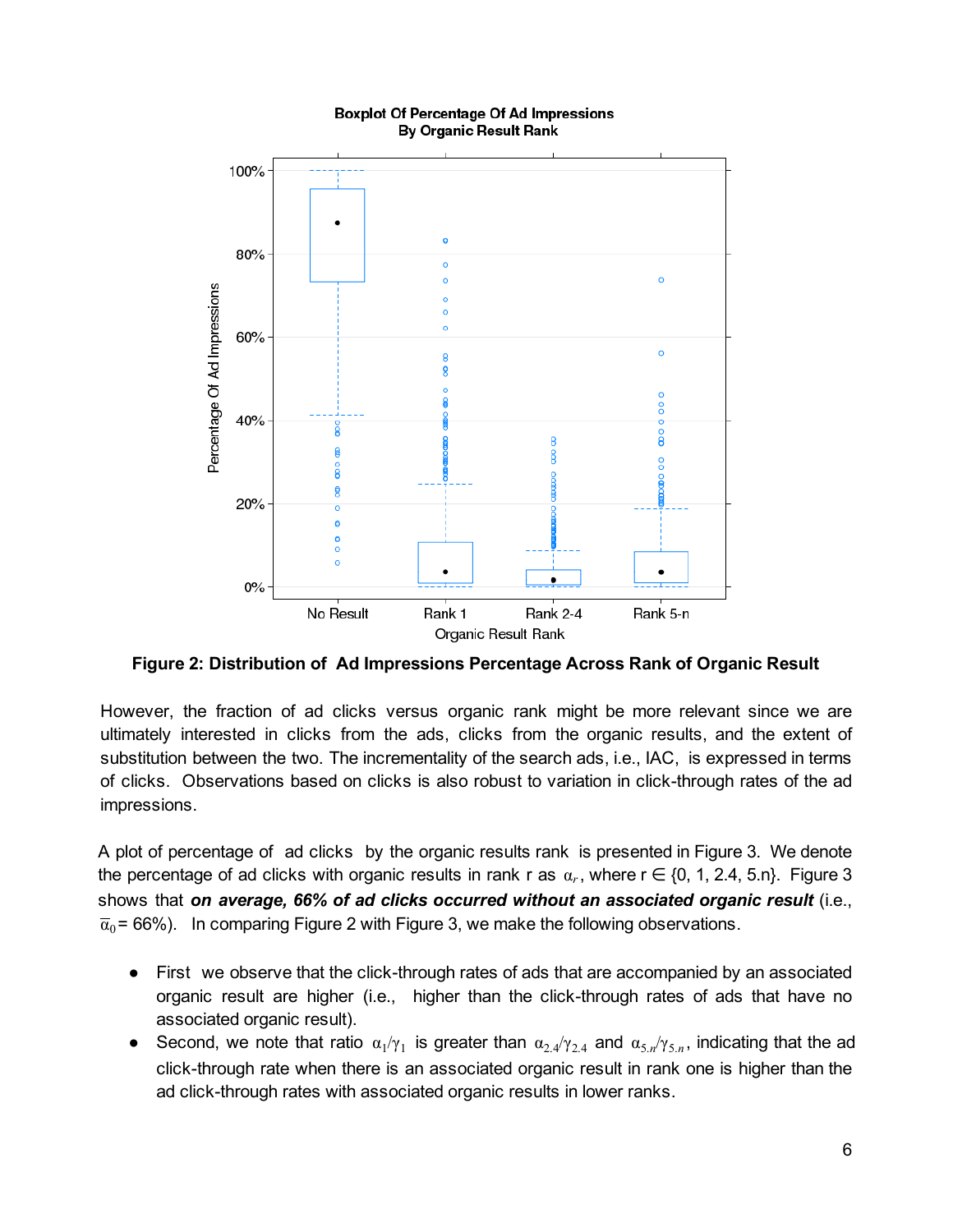

**Boxplot Of Percentage Of Ad Clicks By Organic Result Rank** 

**Figure 3: Distribution Of Ad Clicks Percentage Across Rank of Organic Result**

To investigate why the click-through-rates are higher for ads that occur with an associated organic result further, we study the distribution of ad position and how it varies with respect to organic rank in Figure 4. We observe that the average ad position is lowest when there are no associated organic results (i.e., rank = 0) and highest when there are organic search results in the top rank (rank  $= 1$ ). Also, the average ad position declines as we move from organic rank 1, to 2-4, to 5-n. Given that ad click-through-rates increase with ad position, i.e., click-through rates for ads in position 1 are higher than click-through-rates for ads in position 2 and so on, the occurrence of higher ad positions when there is an organic result (and even higher ad positions when there is an organic result in rank 1) is a likely explanation for the click-through-rate behavior.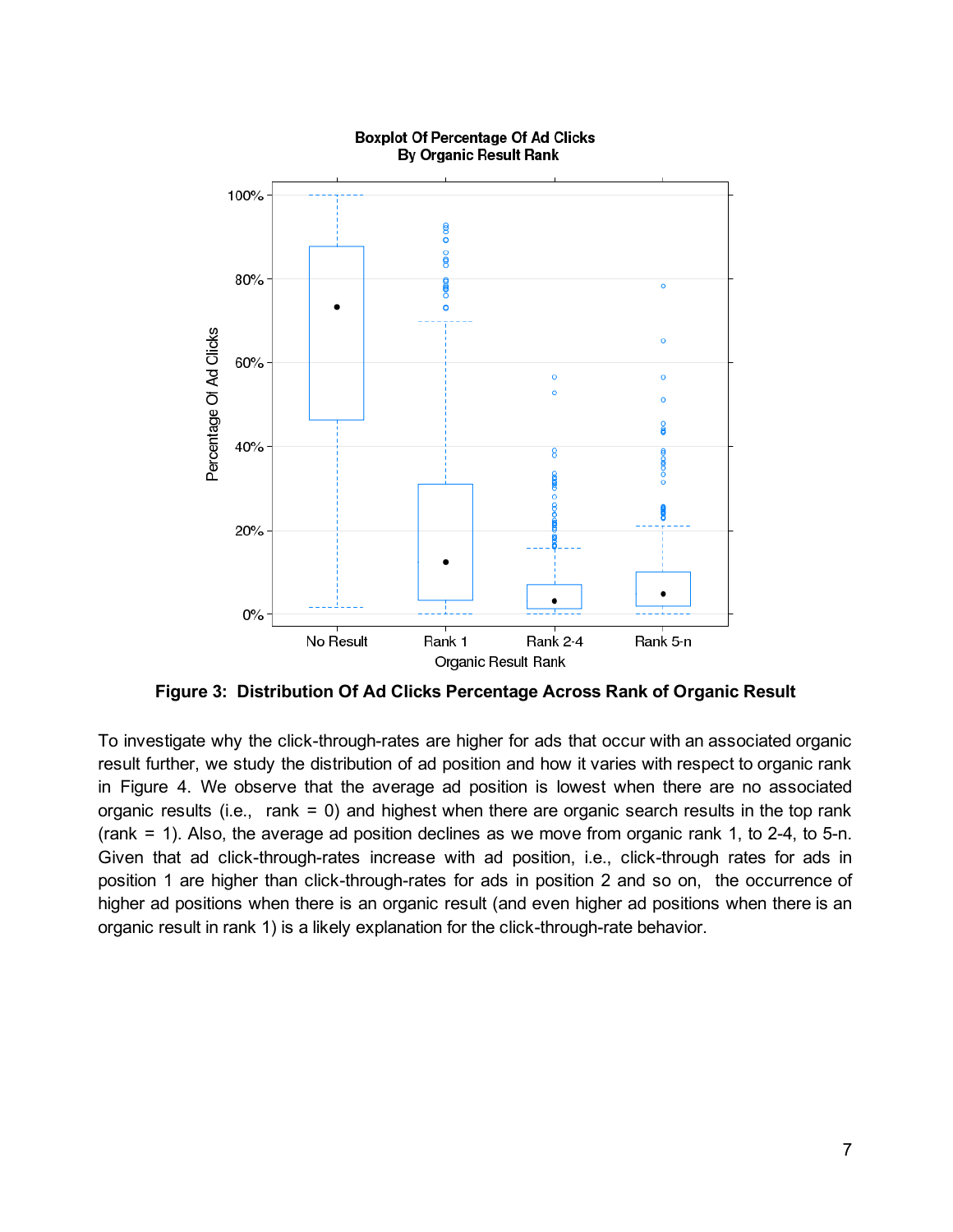

**Figure 4: Distribution of Of Ad Position Versus Rank of Organic Result**

Ad clicks from ad impressions which did not have an associated organic result are all incremental (i.e., IAC = 100%) since there are no organic results to compete for the clicks (and to substitute for the clicks from ads when the ads are paused). Therefore, one expects that  $\alpha_0$ , the percentage of ad clicks which did not have an associated organic search result, imposes a lower bound on the IAC estimate. IAC is plotted versus  $\alpha_0$  in Figure 5 to investigate further. In Figure 5, the large majority of the IAC point estimates sit above the 45 degree line, thus providing strong evidence that  $\alpha_0$  is a lower bound on the IAC estimated in Search Ad Pause studies.

The red line in Figure 5 is a spline smooth [2], of the IAC versus  $\alpha_0$  and we see a general positive correlation between IAC and  $\alpha_0$ . We do however observe 58 data points (i.e., ~15% of the 390 studies) below the 45 degree line. These are most probably due to the uncertainty in the estimation of the IAC. Including a 95% upper confidence interval on the IAC estimate, only 12 (3%) data points are below the 45 degree line. Another possible source of the artefact could be that while  $\alpha_0$  is based on a three week period prior to the Search Ads Pause, the studies themselves could have a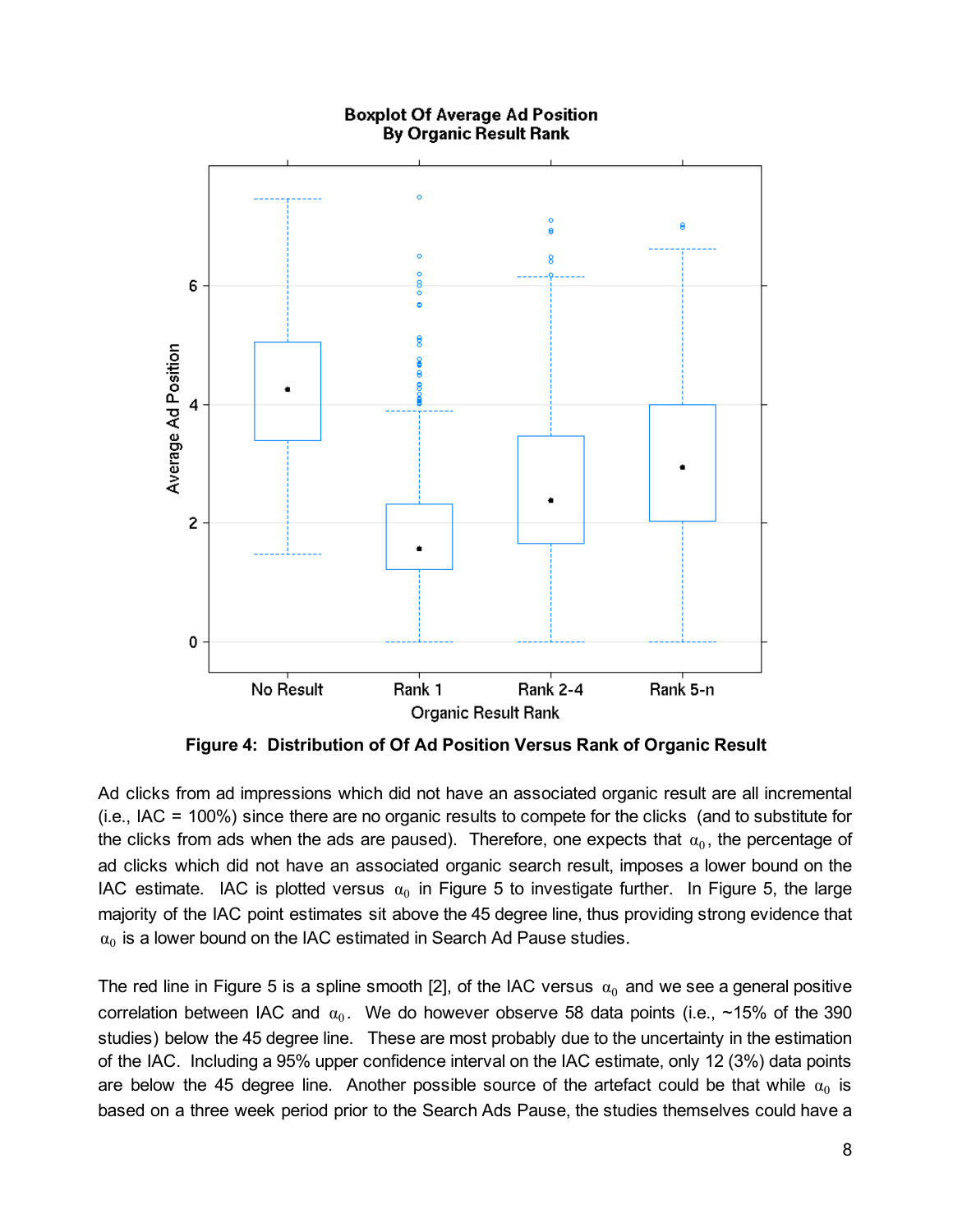pre-period---a period of stable spend prior to the ads pause---longer than three weeks.



IAC vs Percentage Of Ad Clicks With No Organic Result

**Figure 5: IAC versus Percentage Ad Clicks With No Organic Result (** α **)** <sup>0</sup>

Having focussed on how often an ad click (and ad impression) is accompanied by an associated organic result, we now examine more closely the effect of an organic result in rank one on the IAC.

We are particularly interested in how IAC is related to  $\alpha_1$ , the percentage of ad clicks with an associated rank one organic result. But comparing IAC to  $\alpha_1$  directly might be misleading due to the confounding effect of  $\alpha_0$  on both IAC and  $\alpha_1$ . To mitigate this, we normalize IAC and  $\alpha_1$  as shown below and use the normalized estimates instead.

$$
IAC^* = (IAC - \alpha_0) / (1 - \alpha_0)
$$

$$
\alpha_1^* = \alpha_1 / (1 - \alpha_0)
$$

IAC\* can be considered as the incrementality of ad clicks in the presence of an associated organic result and  $\alpha_1^*$  is the fraction of ad clicks with an associated organic result that have an organic result in rank 1.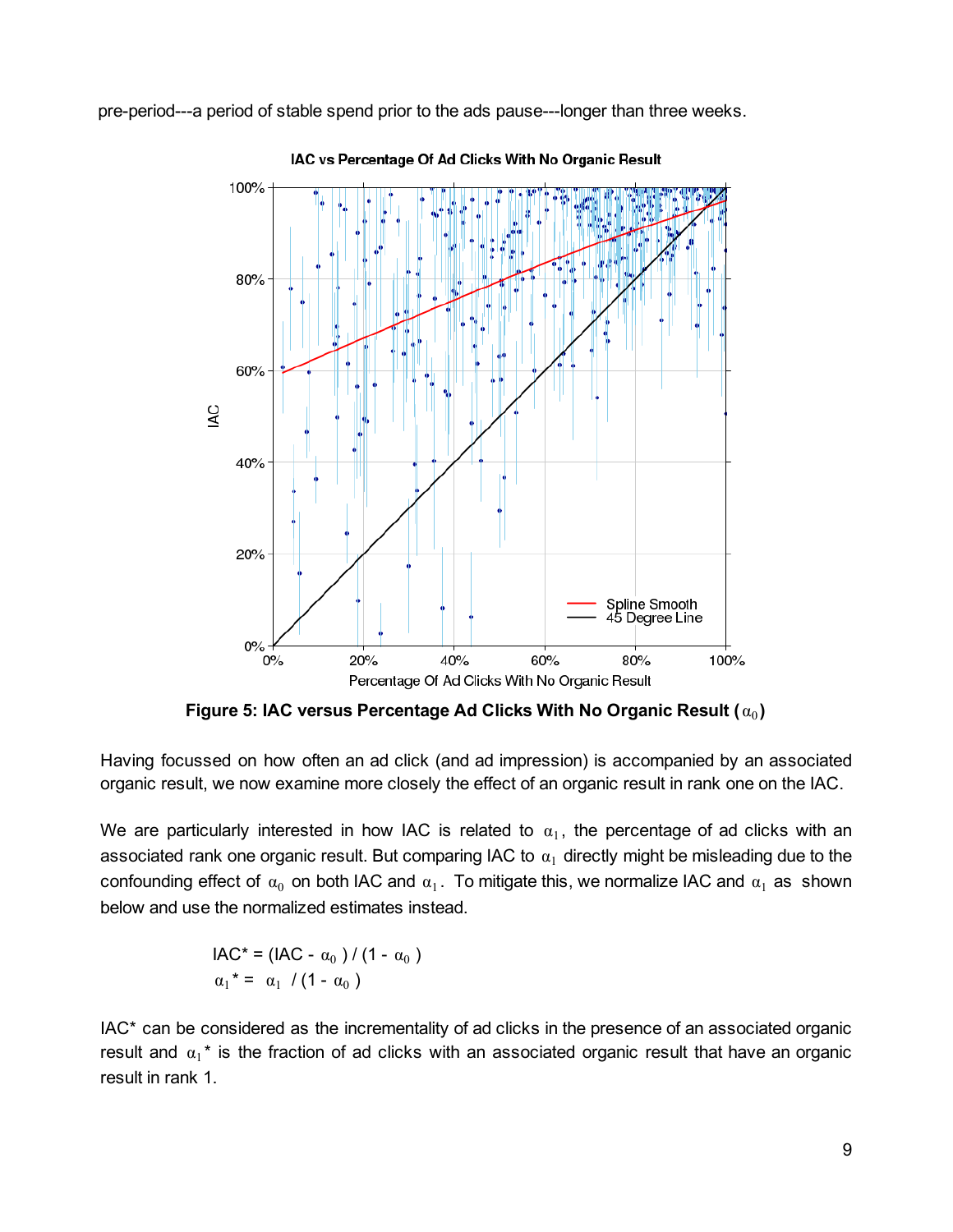A plot of IAC\* versus  $\alpha_1^*$  is presented in Figure 6. In the plot, there are four box plots corresponding to the four quartiles of  $\alpha_1^*$ . The first quartile of  $\alpha_1^*$  include the cases where there was the lowest number of ad clicks, with an associated organic result in rank 1 while the fourth quartile includes cases where there was the highest number of ad clicks, with an associated organic result in rank 1.

The main observation from the plot is that IAC\* trends down **towards 50%** as  $\alpha_1$ \* **increases**, i.e, as percentage of ad clicks with organic results in rank 1 increases. This suggests that a high  $α₁*$ **does not necessarily imply a low IAC\***, and should alleviate advertisers' concern that ads on queries for which they rank high on the organic search results do not drive incremental traffic. We note the high variability of IAC\* with a top rank organic result. This shows that each advertiser's circumstances are different and their mileage will vary with respect to incrementality of ad clicks. Advertisers can test the incrementality of their own campaigns using geo-based experiments [3].



IAC\* versus Normalized Ad Clicks with Top Rank Organic Result

**Figure 6: Residual IAC\* versus Normalized Ad Clicks with Top Rank Organic Result** α **\***<sup>1</sup>

To succinctly summarize the relationship between IAC and the rank of associated organic results (including the case with no organic results, i.e., rank  $r = 0$ ), we make use of a linear model that is described in Figure 7. This model was fitted in the statistical package, R [4]. In this model, IAC is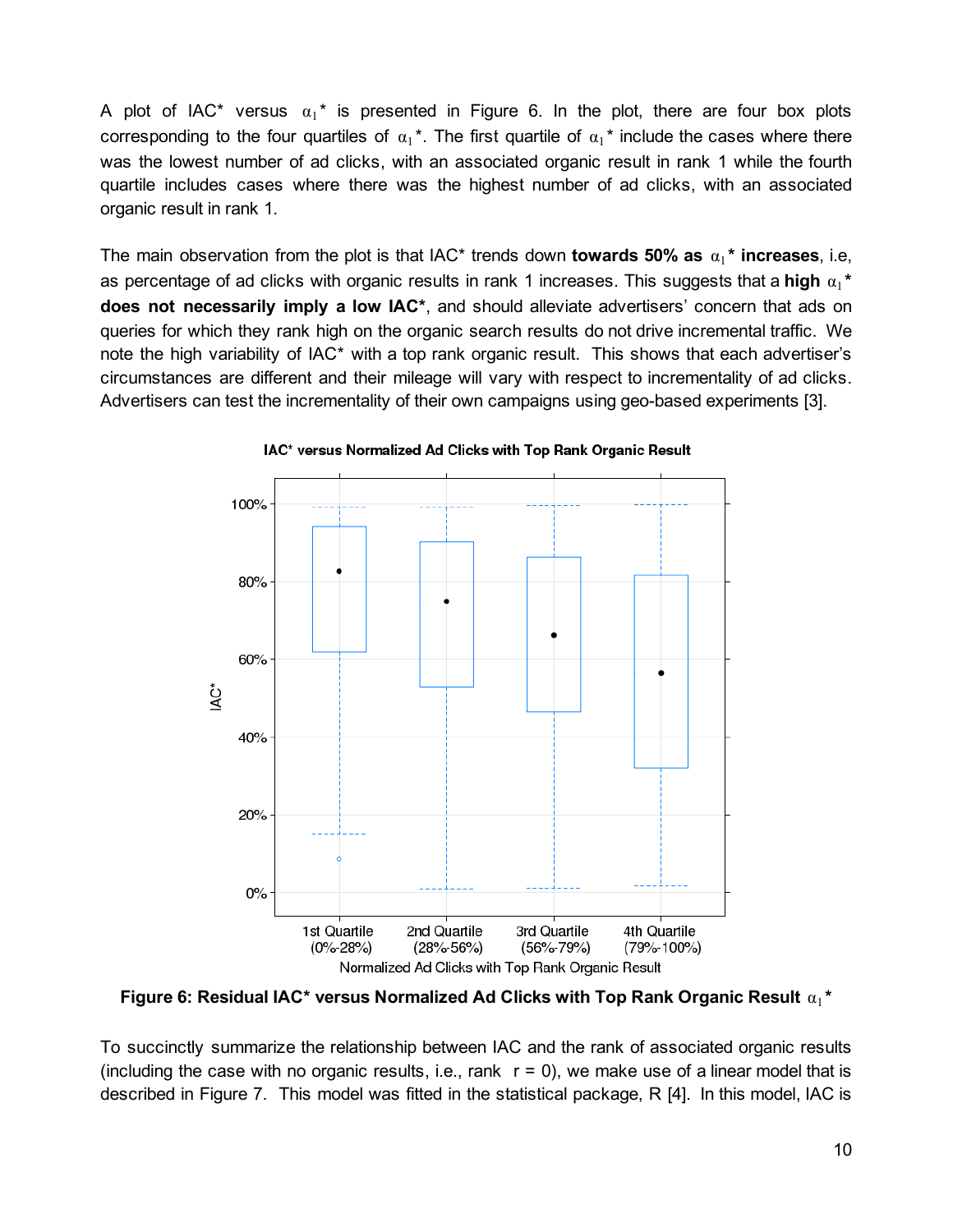regressed against  $\alpha_0$ ,  $\alpha_1$ ,  $\alpha_{2,4}$ , and  $\alpha_{5,n}$ . The findings from the model are largely consistent with the results reported thus far.

- 99% (+/- 2%) of ad clicks with no organic result, (based on the value of coefficient of  $\alpha_0$  =  $\sim$ 1.00) are incremental. The model results reinforces the earlier observation that an ad click cannot be substituted by a click on an associated organic result, if there is no organic result.
- 50% (+/- 4%) of ad clicks with rank 1 organic result are incremental; this corresponds to the value of coefficient of  $\alpha_1$  = 0.50130 in the model; this reinforces one of the key findings of the paper and informs advertisers who are concerned about low incremental clicks from ads on queries for which they are the top organic result.
- 82% (+/- 14%) of ad clicks with rank 2-4 organic result are incremental; this corresponds to the value of coefficient of  $\alpha_{2,4} = 0.82271$  in the model.
- 96% (+/- 11%) of ad clicks with rank 5-n organic results are incremental; this corresponds to the value of coefficient of  $\alpha_{5,n}$  = 0.96042 in the model. Ad clicks that occur when the organic result is in ranks 5 or lower are highly incremental, with the model indicating that less that 4% of such ad clicks are replaced by clicks from organic results.

```
Call:
lm(formula = iac ~ 1 + a0 + a1 + a2.4 + a5.n, data = iac.data,
  subset = iac > a0Coefficients:
   Estimate Std. Error t value Pr(>|t|)
a0 0.99363 0.01059 93.83 <2e16 ***
a1 0.50130 0.02161 23.20 <2e16 ***
a2.4 0.82271 0.07397 11.12 <2e16 ***
a5.n 0.96042 0.05501 17.46 <2e16 ***
- - -Signif. codes: 0 *** 0.001 ** 0.01 * 0.05 . 0.1 1
Residual standard error: 10.72 on 328 degrees of freedom
Fstatistic: 5541 on 4 and 328 DF, pvalue: < 2.2e16
```
#### **Figure 7: Linear Regression Model of IAC as a function of ad clicks with organic results in rank 0, 1, 24, and 5n, fitted in R**

Standard errors around these estimates are tight and all estimated coefficients are highly significant. Figure 8 below are the partial regression plots [5] of IAC versus  $\alpha_0$ ,  $\alpha_1$ ,  $\alpha_{2,4}$  and  $\alpha_{5,n}$ . The partial regression plots attempt to show the relation between the response, IAC with a particular explanatory variable, while controlling for all the other explanatory variables in the model. We see below in the plot, that a linear relationship between IAC vs each of the the explanatory variables is plausible, further reinforcing the validity of the linear regression model.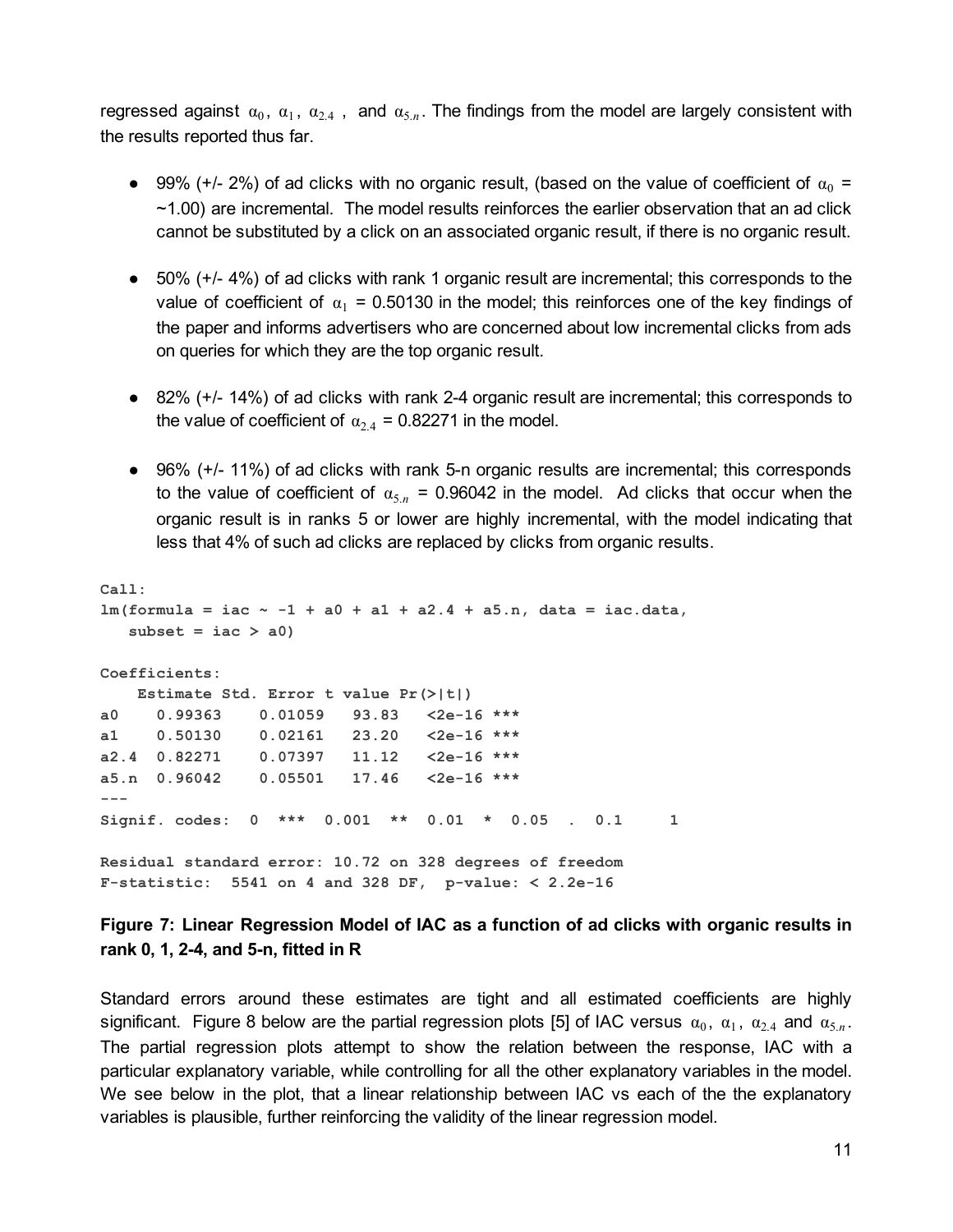

 $\boldsymbol{\epsilon}$  **Figure 7: Partial Regression Plots of IAC versus**  $\alpha_0, \, \alpha_1, \, \alpha_{2.4}$  and  $\alpha_{5. n}$ 

### **4 Concluding Remarks**

In an earlier research study [1], we reported that on average, 89% of ad clicks from Google Search Ads were incremental. That study revealed the extent to which organic clicks, i.e., clicks from organic results on the search results page, substituted for clicks from ads on the search results page when the ad campaigns are turned off. In this research, we addressed two main questions around the high values of IAC reported in the earlier work: (1) how often an ad impression is accompanied by an associated organic result, and (2) how the IAC varies versus the rank of organic results, and in particular, when the rank of the organic result is equal to one.

The first finding is that on average, 81% of ad impressions and 66% of ad clicks occur without an associated organic result. The second finding is regarding IAC when the advertiser ranks first organically. On average, 50% of the ad clicks that occurred with a top rank organic result are incremental, i.e, they would not be recovered organically if the ad campaign is paused. For ad clicks with an associated organic result in rank 2-5, on average, 82% of the ad clicks are incremental. Finally, for ad clicks with an associated organic result in rank 5-n, on average, 96% of the ad clicks are incremental.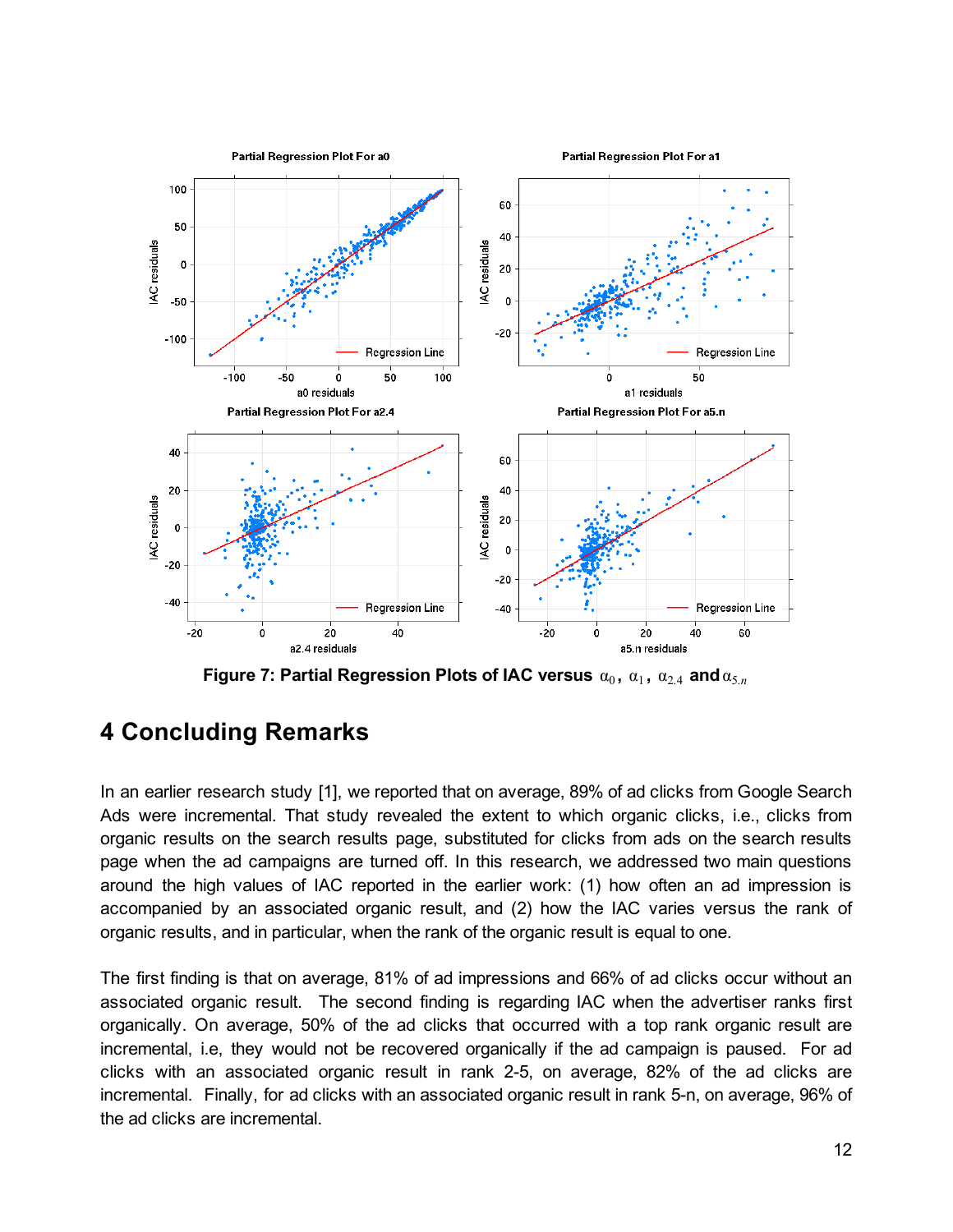While the findings in this paper provide guidance on overall trends, results for individual advertisers vary. Advertisers with similar IAC estimates may have very different organic rank for the terms in their ad campaign. And advertisers who have similar organic rank may have very different IAC estimates. Organic rank depends on a variety of factors including the mix of branded and unbranded terms in the campaign. Given that branded terms have high organic rank, and the variability in IAC estimates across advertisers, we recommend that advertisers use value-per-click calculations in [1] to decide how much to spend on such terms. We recommend the use of randomized experiments (e.g., geo based experiments described in [3]) to better quantify the incremental traffic from the search ad campaigns. In a geo experiment designed to estimate IAC, a test group of geos would be exposed to the pull back in paid search ads while search ad spend would be held constant in a control group. A comparison of the paid and organic click volumes in the two groups would then yield an IAC estimate.

### **Acknowledgments**

We would like to thank Adam Ghobarah and Tony Fagan for their encouragement and support. Paul Liu and Hal Varian for insightful discussions and constructive feedback. Lizzy Van Alstine for her editorial contributions. Thank you also to the many others at Google who made this research possible.

### **References**

[1] D. Chan and Y. Yuan and J. Koehler and D. Kumar. Incremental Clicks Impact Of Search Advertising, Journal of Advertising Research, 51(4):58-62, 2011.

[2] J. Chambers and T. Hastie. Statistical Models in S, Wadsworth & Brooks/Cole 1992.

[3] J. Vaver and J. Koehler. Measuring Ad Effectiveness Using Geo Experiments, 2011, http://googleresearch.blogspot.com/2011/12/measuring-ad-effectiveness-using-geo.html

[4] R Development Core Team. R: A Language and Environment for Statistical Computing, Foundation of Statistical Computing, Vienna, Austria, ISBN 3-900051-07-0, 2011, http://www.r-project.org/about.html

[5] D. Belsley and E Kuh and R. Welsch. Regression Diagnostics: Identifying Influential Data and Sources of Collinearity, Wiley-IEEE 2004.